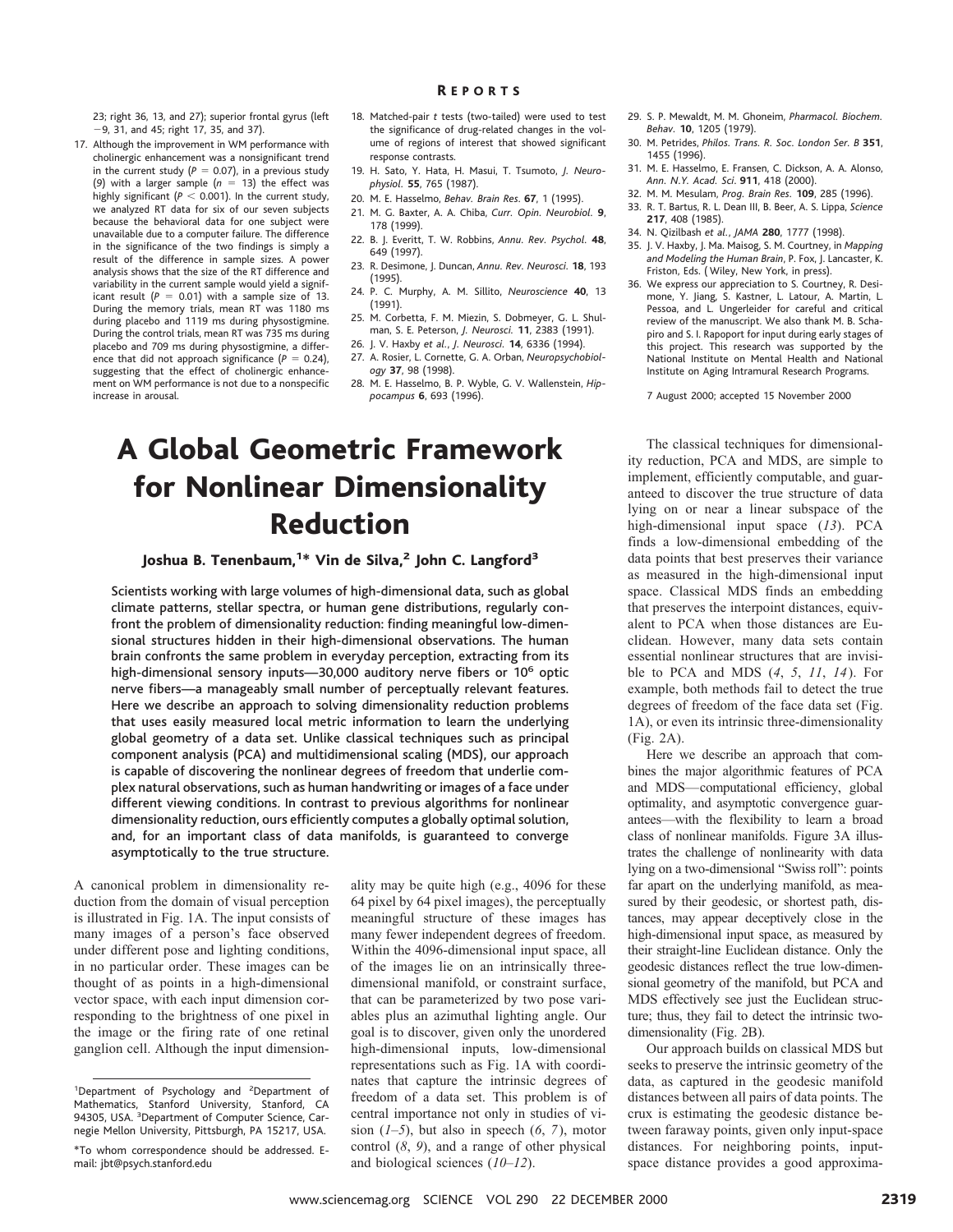tion to geodesic distance. For faraway points, geodesic distance can be approximated by adding up a sequence of "short hops" between neighboring points. These approximations are computed efficiently by finding shortest paths in a graph with edges connecting neighboring data points.

The complete isometric feature mapping, or Isomap, algorithm has three steps, which are detailed in Table 1. The first step determines which points are neighbors on the manifold *M*, based on the distances  $d<sub>X</sub>(i,j)$ between pairs of points *i*,*j* in the input space

**Fig. 1.** (**A**) A canonical dimensionality reduction problem from visual perception. The input consists of a sequence of 4096-dimensional vectors, representing the brightness values of 64 pixel by 64 pixel images of a face rendered with different poses and lighting directions. Applied to  $N = 698$ raw images, Isomap  $(K = 6)$  learns a three-dimensional embedding of the data's intrinsic geometric structure. A two-dimensional projection is shown, with a sample of the original input images (red circles) superimposed on all the data points (blue) and horizontal sliders (under the images) representing the third dimension. Each coordinate axis of the embedding correlates highly with one degree of freedom underlying the original data: leftright pose (*x* axis,  $R = 0.99$ ), up-down pose (*y* axis,  $R = 0.90$ ), and lighting direction (slider position,  $R = 0.92$ ). The input-space distances  $d_x(i,j)$ given to Isomap were Euclidean distances between the 4096-dimensional image vectors. (**B**) Isomap applied to  $N = 1000$  handwritten "2"s from the MNIST database (*40*). The two most significant dimensions in the Isomap embedding, shown here, articulate the major features of the "2": bottom loop (*x* axis) and top arch ( *y* axis). Input-space distances  $d_x(i,j)$  were measured by tangent distance, a metric designed to capture the invariances relevant in handwriting recognition (41). Here we used  $\epsilon$ -Isomap (with  $\epsilon = 4.2$ ) because we did not expect a constant dimensionality to hold over the whole data set; consistent with this, Isomap finds several tendrils projecting from the higher dimensional mass of data and representing successive exaggerations of an extra stroke or ornament in the digit.

*X*. Two simple methods are to connect each point to all points within some fixed radius  $\epsilon$ , or to all of its *K* nearest neighbors (*15*). These neighborhood relations are represented as a weighted graph *G* over the data points, with edges of weight  $d_x(i, j)$  between neighboring points (Fig. 3B).

In its second step, Isomap estimates the geodesic distances  $d_M(i,j)$  between all pairs of points on the manifold *M* by computing their shortest path distances  $d_G(i,j)$  in the graph *G*. One simple algorithm (*16*) for finding shortest paths is given in Table 1.

The final step applies classical MDS to the matrix of graph distances  $D_G = \{d_G(i,j)\},\$ constructing an embedding of the data in a *d*-dimensional Euclidean space *Y* that best preserves the manifold's estimated intrinsic geometry (Fig. 3C). The coordinate vectors **y***<sup>i</sup>* for points in *Y* are chosen to minimize the cost function

$$
E = ||\tau(D_G) - \tau(D_Y)||_{L^2}
$$
 (1)

where  $D<sub>y</sub>$  denotes the matrix of Euclidean distances  $\{d_y(i,j) = ||\mathbf{y}_i - \mathbf{y}_j||\}$  and  $\|A\|_{L^2}$ the *L*<sup>2</sup> matrix norm  $\sqrt{\sum_{i,j} A_{ij}^2}$ . The  $\tau$  operator

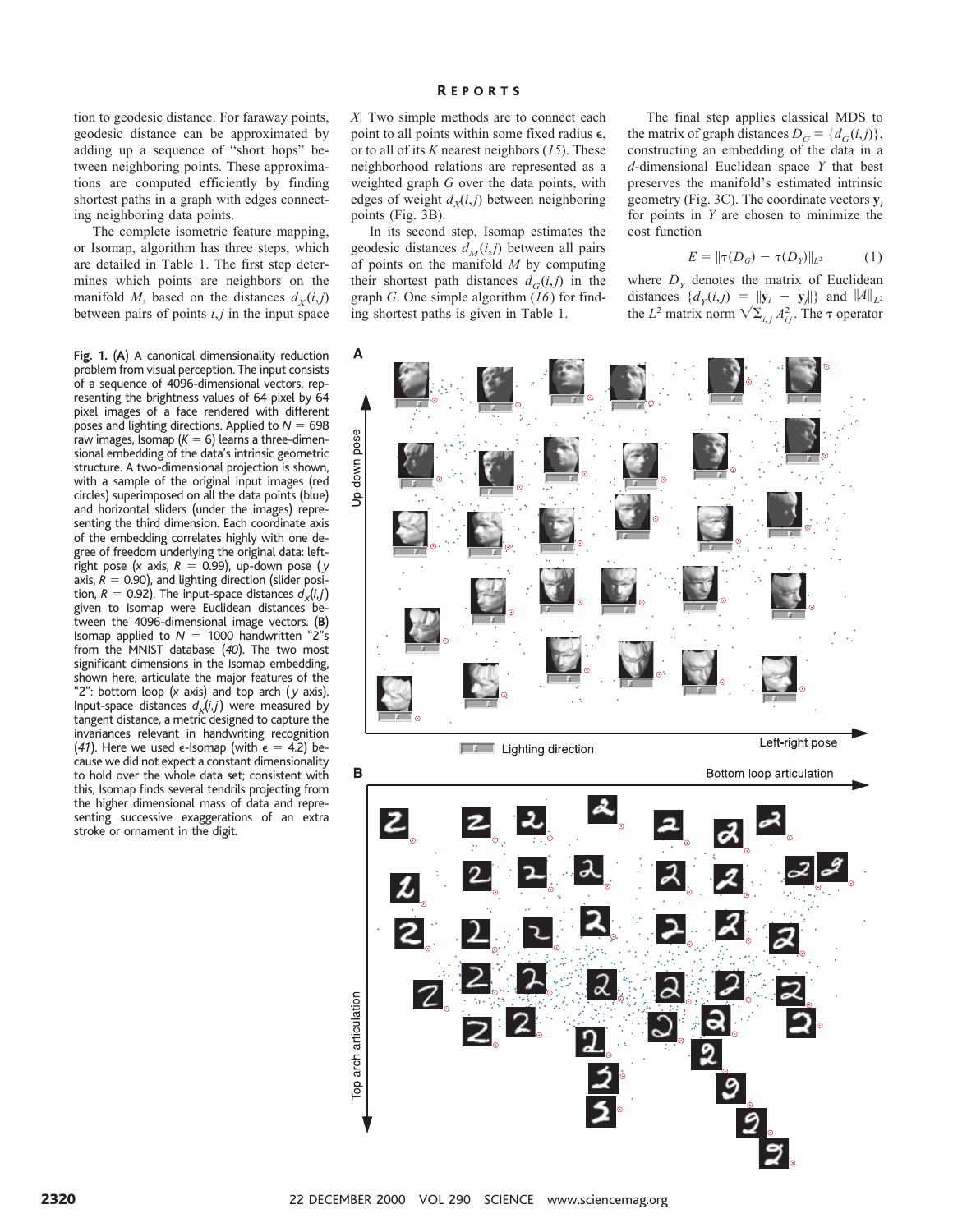converts distances to inner products (*17*), which uniquely characterize the geometry of the data in a form that supports efficient optimization. The global minimum of Eq. 1 is achieved by setting the coordinates  $y_i$  to the top *d* eigenvectors of the matrix  $\tau(D_G)$  (13).

As with PCA or MDS, the true dimensionality of the data can be estimated from the decrease in error as the dimensionality of *Y* is increased. For the Swiss roll, where classical methods fail, the residual variance of Isomap correctly bottoms out at  $d = 2$ (Fig. 2B).

Just as PCA and MDS are guaranteed, given sufficient data, to recover the true structure of linear manifolds, Isomap is guaranteed asymptotically to recover the true dimensionality and geometric structure of a strictly larger class of nonlinear manifolds. Like the Swiss roll, these are manifolds

**Fig. 2.** The residual variance of PCA (open triangles), MDS [open triangles in (A) through (C); open circles in (D)], and Isomap (filled circles) on four data sets (*42*). (**A**) Face images varying in pose and illumination (Fig. 1A). (**B**) Swiss roll data (Fig. 3). (**C**) Hand images varying in finger extension and wrist rotation (*20*). (**D**) Handwritten "2"s (Fig. 1B). In all cases, residual variance decreases as the dimensionality *d* is increased. The intrinsic dimensionality of the data can be estimated by looking for the "elbow"

whose intrinsic geometry is that of a convex region of Euclidean space, but whose ambient geometry in the high-dimensional input space may be highly folded, twisted, or curved. For non-Euclidean manifolds, such as a hemisphere or the surface of a doughnut, Isomap still produces a globally optimal lowdimensional Euclidean representation, as measured by Eq. 1.

These guarantees of asymptotic convergence rest on a proof that as the number of data points increases, the graph distances  $d_G(i,j)$  provide increasingly better approximations to the intrinsic geodesic distances  $d<sub>M</sub>(i,j)$ , becoming arbitrarily accurate in the limit of infinite data (*18*, *19*). How quickly  $d_G(i,j)$  converges to  $d_M(i,j)$  depends on certain parameters of the manifold as it lies within the high-dimensional space (radius of curvature and branch separation) and on the



at which this curve ceases to decrease significantly with added dimensions. Arrows mark the true or approximate dimensionality, when known. Note the tendency of PCA and MDS to overestimate the dimensionality, in contrast to Isomap.

density of points. To the extent that a data set presents extreme values of these parameters or deviates from a uniform density, asymptotic convergence still holds in general, but the sample size required to estimate geodesic distance accurately may be impractically large.

Isomap's global coordinates provide a simple way to analyze and manipulate highdimensional observations in terms of their intrinsic nonlinear degrees of freedom. For a set of synthetic face images, known to have three degrees of freedom, Isomap correctly detects the dimensionality (Fig. 2A) and separates out the true underlying factors (Fig. 1A). The algorithm also recovers the known low-dimensional structure of a set of noisy real images, generated by a human hand varying in finger extension and wrist rotation (Fig. 2C) (*20*). Given a more complex data set of handwritten digits, which does not have a clear manifold geometry, Isomap still finds globally meaningful coordinates (Fig. 1B) and nonlinear structure that PCA or MDS do not detect (Fig. 2D). For all three data sets, the natural appearance of linear interpolations between distant points in the low-dimensional coordinate space confirms that Isomap has captured the data's perceptually relevant structure (Fig. 4).

Previous attempts to extend PCA and MDS to nonlinear data sets fall into two broad classes, each of which suffers from limitations overcome by our approach. Local linear techniques (*21*–*23*) are not designed to represent the global structure of a data set within a single coordinate system, as we do in Fig. 1. Nonlinear techniques based on greedy optimization procedures (*24*–*30*) attempt to discover global structure, but lack the crucial algorithmic features that Isomap inherits from PCA and MDS: a noniterative, polynomial time procedure with a guarantee of global optimality; for intrinsically Euclidean man-



**Fig. 3.** The "Swiss roll" data set, illustrating how Isomap exploits geodesic paths for nonlinear dimensionality reduction. (**A**) For two arbitrary points (circled) on a nonlinear manifold, their Euclidean distance in the highdimensional input space (length of dashed line) may not accurately reflect their intrinsic similarity, as measured by geodesic distance along the low-dimensional manifold (length of solid curve). (**B**) The neighborhood graph *G* constructed in step one of Isomap (with  $K = 7$  and  $N = 1$ 

1000 data points) allows an approximation (red segments) to the true geodesic path to be computed efficiently in step two, as the shortest path in *G*. (**C**) The two-dimensional embedding recovered by Isomap in step three, which best preserves the shortest path distances in the neighborhood graph (overlaid). Straight lines in the embedding (blue) now represent simpler and cleaner approximations to the true geodesic paths than do the corresponding graph paths (red).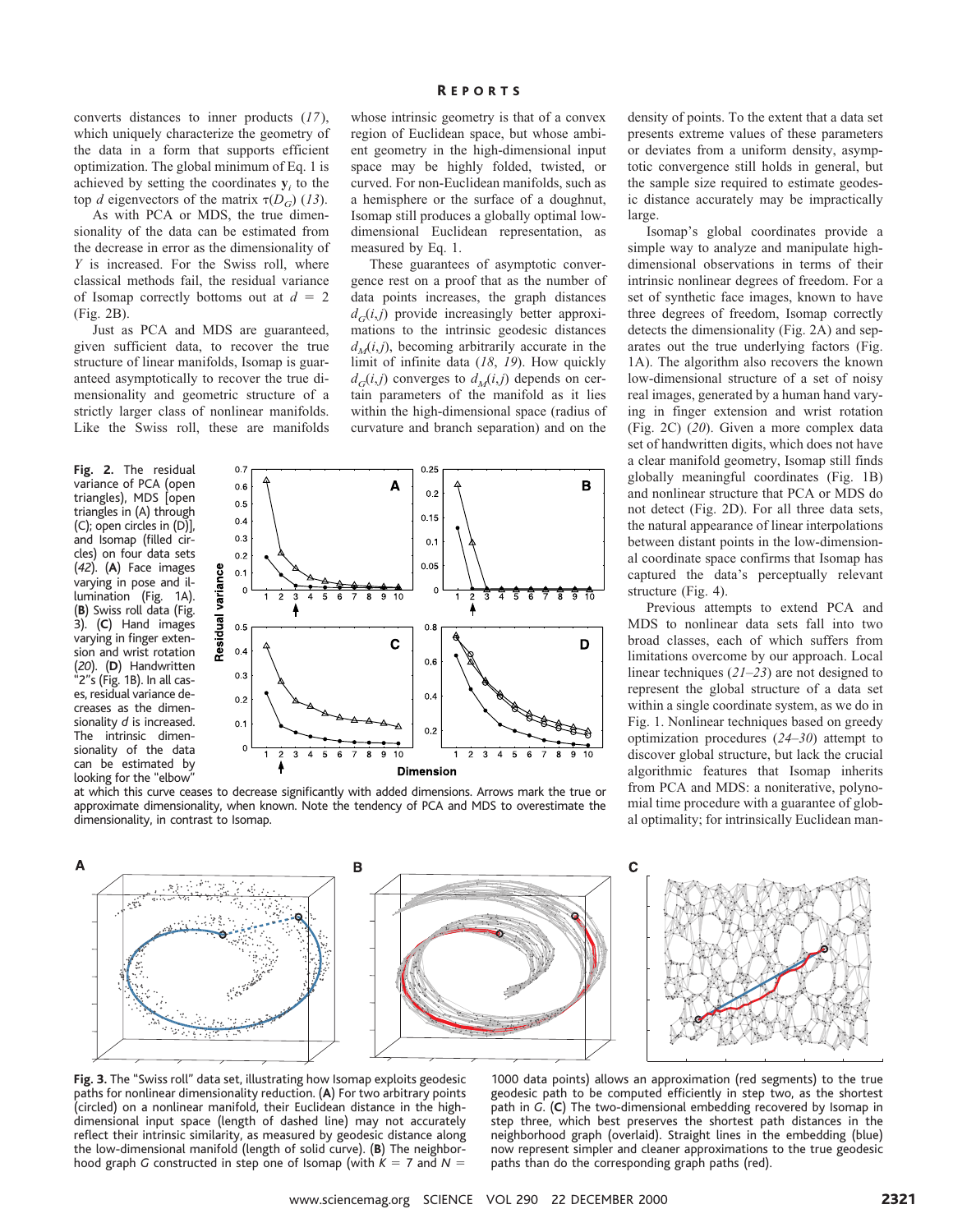**Table 1.** The Isomap algorithm takes as input the distances  $d_x(i,j)$  between all pairs *i*, *j* from *N* data points in the high-dimensional input space *X*, measured either in the standard Euclidean metric (as in Fig. 1A) or in some domain-specific metric (as in Fig. 1B). The algorithm outputs coordinate vectors **y***<sup>i</sup>* in a *d*-dimensional Euclidean space *Y* that (according to Eq. 1) best represent the intrinsic geometry of the data. The only free parameter (e or *K* ) appears in Step 1.

| Step |                                   |                                                                                                                                                                                                                                                                                                                                                                                                |
|------|-----------------------------------|------------------------------------------------------------------------------------------------------------------------------------------------------------------------------------------------------------------------------------------------------------------------------------------------------------------------------------------------------------------------------------------------|
|      | Construct neighborhood graph      | Define the graph G over all data points by connecting<br>points <i>i</i> and <i>j</i> if [as measured by $d_x(i,j)$ ] they are<br>closer than $\epsilon$ ( $\epsilon$ -Isomap), or if <i>i</i> is one of the <i>K</i><br>nearest neighbors of <i>j</i> ( <i>K</i> -Isomap). Set edge lengths<br>equal to $d_v(i,j)$ .                                                                          |
| 2    | Compute shortest paths            | Initialize $d_c(i,j) = d_x(i,j)$ if <i>i</i> , <i>j</i> are linked by an edge;<br>$d_c(i, i) = \infty$ otherwise. Then for each value of $k =$<br>1, 2, , N in turn, replace all entries $d_c(i,j)$ by<br>$min{d_c(i,j), d_c(i,k) + d_c(k,j)}$ . The matrix of final<br>values $D_c = \{d_c(i, j)\}\$ will contain the shortest path<br>distances between all pairs of points in $G$ (16, 19). |
| 3    | Construct d-dimensional embedding | Let $\lambda_{\alpha}$ be the p-th eigenvalue (in decreasing order) of<br>the matrix $\tau(D_G)$ (17), and $v_p^i$ be the <i>i</i> -th<br>component of the $p$ -th eigenvector. Then set the<br>$p$ -th component of the $d$ -dimensional coordinate<br>vector $\mathbf{y}_i$ equal to $\sqrt{\lambda_p}v_p^i$ .                                                                               |



**Fig. 4.** Interpolations along straight lines in the Isomap coordinate space (analogous to the blue line in Fig. 3C) implement perceptually natural but highly nonlinear "morphs" of the corresponding high-dimensional observations (*43*) by transforming them approximately along geodesic paths (analogous to the solid curve in Fig. 3A). (**A**) Interpolations in a three-dimensional embedding of face images (Fig. 1A). (**B**) Interpolations in a fourdimensional embedding of hand images (*20*) appear as natural hand movements when viewed in quick succession, even though no such motions occurred in the observed data. (**C**) Interpolations in a six-dimensional embedding of handwritten "2"s (Fig. 1B) preserve continuity not only in the visual features of loop and arch articulation, but also in the implied pen trajectories, which are the true degrees of freedom underlying those appearances.

ifolds, a guarantee of asymptotic convergence to the true structure; and the ability to discover manifolds of arbitrary dimensionality, rather than requiring a fixed *d* initialized from the beginning or computational resources that increase exponentially in *d*.

Here we have demonstrated Isomap's performance on data sets chosen for their visually compelling structures, but the technique may be applied wherever nonlinear geometry complicates the use of PCA or MDS. Isomap complements, and may be combined with, linear extensions of PCA based on higher order statistics, such as independent component analysis (*31*, *32*). It may also lead to a better understanding of how the brain comes to represent the dynamic appearance of objects, where psychophysical studies of apparent motion (*33*, *34*) suggest a central role for geodesic transformations on nonlinear manifolds (*35*) much like those studied here.

#### **References and Notes**

- 1. M. P. Young, S. Yamane, *Science* **256**, 1327 (1992).
- 2. R. N. Shepard, *Science* **210**, 390 (1980).
- 3. M. Turk, A. Pentland, *J. Cogn. Neurosci.* **3**, 71 (1991). 4. H. Murase, S. K. Nayar, *Int. J. Comp. Vision* **14**, 5
- (1995). 5. J. W. McClurkin, L. M. Optican, B. J. Richmond, T. J. Gawne, *Science* **253**, 675 (1991).
- 6. J. L. Elman, D. Zipser, *J. Acoust. Soc. Am.* **83**, 1615 (1988).
- 7. W. Klein, R. Plomp, L. C. W. Pols, *J. Acoust. Soc. Am.* **48**, 999 (1970).
- 8. E. Bizzi, F. A. Mussa-Ivaldi, S. Giszter, *Science* **253**, 287 (1991).
- 9. T. D. Sanger, *Adv. Neural Info. Proc. Syst.* **7**, 1023 (1995).
- 10. J. W. Hurrell, *Science* **269**, 676 (1995).
- 11. C. A. L. Bailer-Jones, M. Irwin, T. von Hippel, *Mon. Not. R. Astron. Soc.* **298**, 361 (1997).
- 12. P. Menozzi, A. Piazza, L. Cavalli-Sforza, *Science* **201**, 786 (1978).
- 13. K. V. Mardia, J. T. Kent, J. M. Bibby, *Multivariate Analysis*, (Academic Press, London, 1979).
- 14. A. H. Monahan, *J. Clim.*, in press.
- 15. The scale-invariant *K* parameter is typically easier to set than  $\epsilon$ , but may yield misleading results when the

local dimensionality varies across the data set. When available, additional constraints such as the temporal ordering of observations may also help to determine neighbors. In earlier work (*36*) we explored a more complex method (*37*), which required an order of magnitude more data and did not support the theoretical performance guarantees we provide here for e- and *K*-Isomap.

- 16. This procedure, known as Floyd's algorithm, requires *O*(*N*3) operations. More efficient algorithms exploiting the sparse structure of the neighborhood graph can be found in (*38*).
- 17. The operator  $\tau$  is defined by  $\tau(D) = -HSH/2$ , where *S* is the matrix of squared distances  $\{S_{ij} = D_{ij}^2\}$ , and *H* is
- the "centering matrix"  $\{H_{ij} = \delta_{ij} 1/N\}$  (13).<br>18. Our proof works by showing that for a sufficiently high density  $(\alpha)$  of data points, we can always choose a neighborhood size (e or *K*) large enough that the graph will (with high probability) have a path not much longer than the true geodesic, but small enough to prevent edges that "short circuit" the true geometry of the manifold. More precisely, given arbitrarily small values of  $\lambda_1$ ,  $\lambda_2$ , and  $\mu$ , we can guarantee that with probability at least  $1 - \mu$ , estimates of the form

 $(1 - \lambda_1) d_M(i,j) \leq d_G(i,j) \leq (1 + \lambda_2) d_M(i,j)$ 

will hold uniformly over all pairs of data points *i*, *j*. For e-Isomap, we require

$$
\varepsilon \leq (2/\pi) r_0 \, \sqrt{24 \lambda_1}, \qquad \varepsilon < s_0,
$$

$$
\alpha > [log(V/\mu \eta_d (\lambda_2 \varepsilon / 16)^d)]/\eta_d (\lambda_2 \varepsilon / 8)^d
$$

where  $r_0$  is the minimal radius of curvature of the manifold  $M$  as embedded in the input space  $X$ ,  $s_0$  is the minimal branch separation of *M* in *X*, *V* is the (*d*-dimensional) volume of *M*, and (ignoring boundary effects)  $\eta_d$  is the volume of the unit ball in Euclidean *d*-space. For *K*-Isomap, we let e be as above and fix the ratio  $(K + 1)/\alpha = \eta_d(\epsilon/2)^d/2$ . We then require

$$
e^{-(K+1)/4} \leq \mu \eta_d (\epsilon/4)^d/4V,
$$
  
\n $(e/4)^{(K+1)/2} \leq \mu \eta_d (\epsilon/8)^d/16V,$ 

 $\alpha$   $>$   $[$  4 log(8V/ $\mu$  $\eta_d(\lambda_2 \epsilon/32\pi)^d$ )]/ $\eta_d(\lambda_2 \epsilon/16\pi)^d$ 

The exact content of these conditions—but not their general form—depends on the particular technical assumptions we adopt. For details and extensions to nonuniform densities, intrinsic curvature, and boundary effects, see http://isomap.stanford.edu.

- 19. In practice, for finite data sets,  $d_G(i,j)$  may fail to approximate  $d_M(i,j)$  for a small fraction of points that are disconnected from the giant component of the neighborhood graph *G*. These outliers are easily detected as having infinite graph distances from the majority of other points and can be deleted from further analysis.
- 20. The Isomap embedding of the hand images is available at *Science* Online at www.sciencemag.org/cgi/ content/full/290/5500/2319/DC1. For additional material and computer code, see http://isomap. stanford.edu.
- 21. R. Basri, D. Roth, D. Jacobs, *Proceedings of the IEEE Conference on Computer Vision and Pattern Recognition* (1998), pp. 414–420.
- 22. C. Bregler, S. M. Omohundro, *Adv*. *Neural Info*. *Proc*. *Syst*. **7**, 973 (1995).
- 23. G. E. Hinton, M. Revow, P. Dayan, *Adv*. *Neural Info*. *Proc*. *Syst*. **7**, 1015 (1995).
- 24. R. Durbin, D. Willshaw, *Nature* **326**, 689 (1987).
- 25. T. Kohonen, *Self-Organisation and Associative Memory* (Springer-Verlag, Berlin, ed. 2, 1988), pp. 119– 157.
- 26. T. Hastie, W. Stuetzle, *J*. *Am*. *Stat*. *Assoc*. **84**, 502 (1989).
- 27. M. A. Kramer, *AIChE J.* **37**, 233 (1991).
- 28. D. DeMers, G. Cottrell, *Adv*. *Neural Info*. *Proc*. *Syst*. **5**, 580 (1993).
- 29. R. Hecht-Nielsen, *Science* **269**, 1860 (1995). 30. C. M. Bishop, M. Svense´n, C. K. I. Williams, *Neural Comp*. **10**, 215 (1998).
- 31. P. Comon, *Signal Proc*. **36**, 287 (1994).
- 32. A. J. Bell, T. J. Sejnowski, *Neural Comp*. **7**, 1129 (1995).
- 33. R. N. Shepard, S. A. Judd, *Science* **191**, 952 (1976).
- 34. M. Shiffrar, J. J. Freyd, *Psychol*. *Science* **1**, 257 (1990).